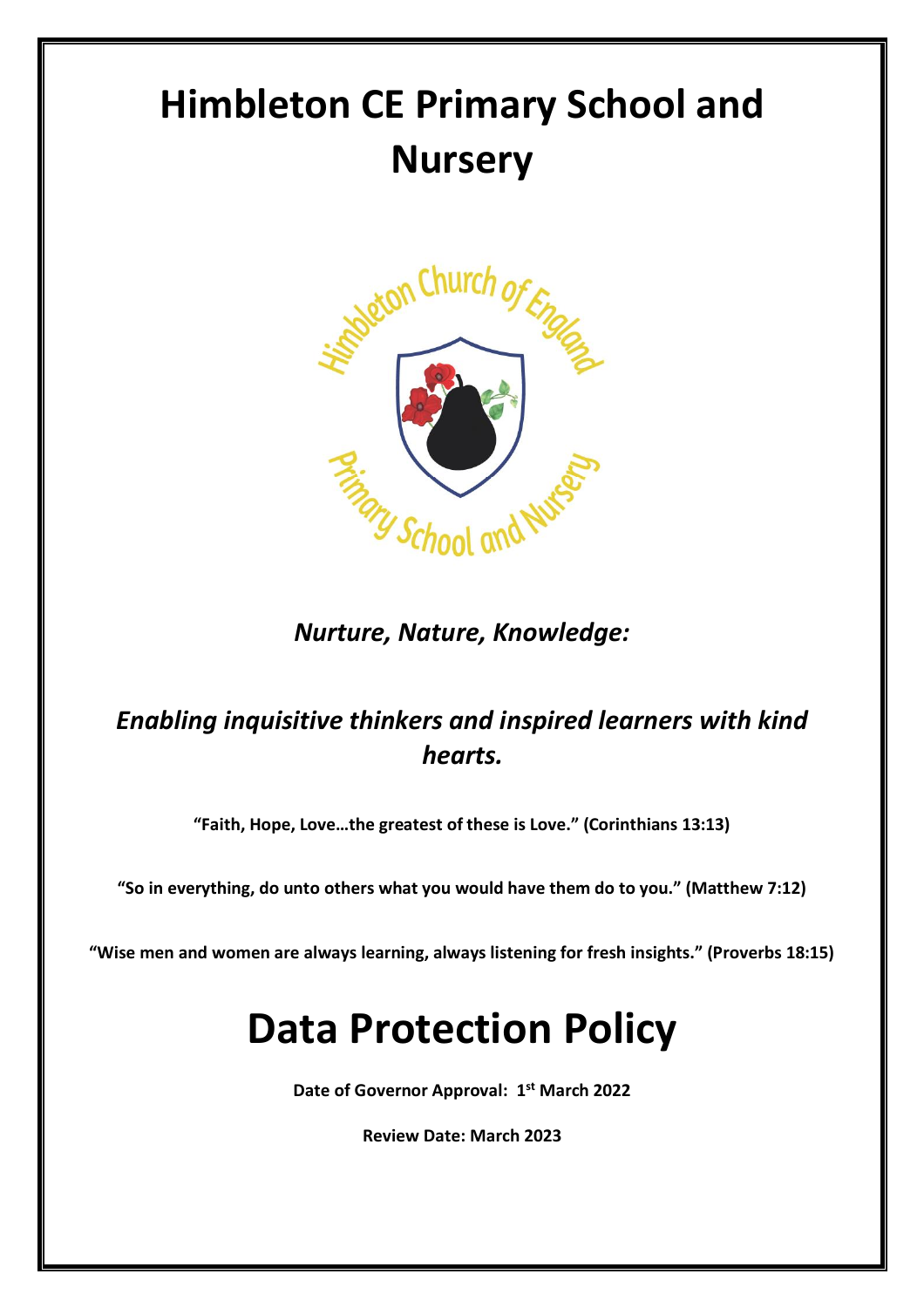# **Contents**

<span id="page-1-0"></span>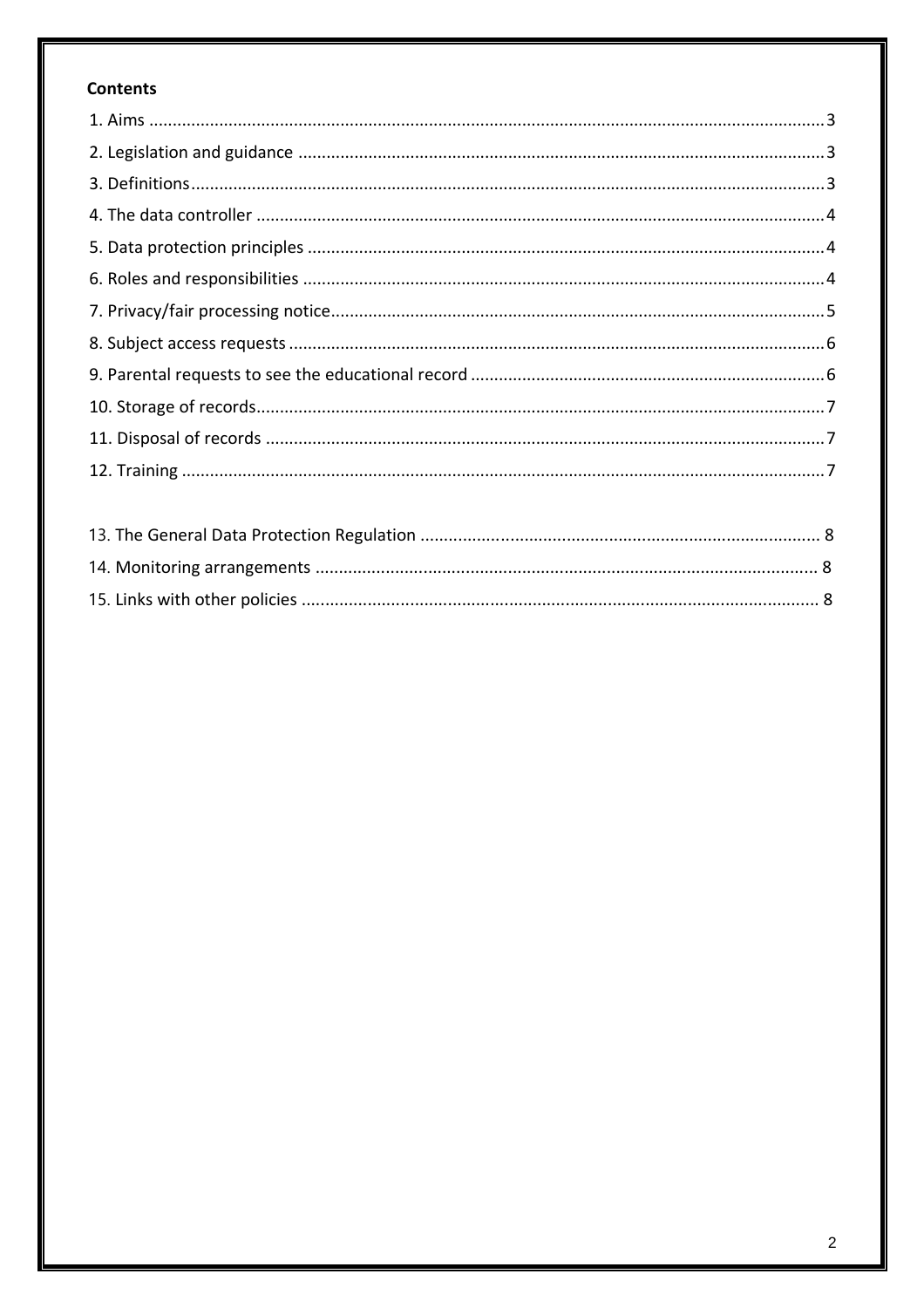#### **1. Aims**

Our school aims to ensure that all data collected about staff, pupils, parents and visitors is collected, stored and processed in accordance with GDPR 2018

This policy applies to all data, regardless of whether it is in paper or electronic format.

# <span id="page-2-0"></span>**2. Legislation and guidance**

This policy meets the requirements of the [Data Protection Act 1998,](http://www.legislation.gov.uk/ukpga/1998/29/contents) and is based on [guidance](https://ico.org.uk/for-organisations/guide-to-data-protection/) [published by the Information Commissioner's Office](https://ico.org.uk/for-organisations/guide-to-data-protection/) and [model privacy notices published by the](https://www.gov.uk/government/publications/data-protection-and-privacy-privacy-notices) [Department for Education.](https://www.gov.uk/government/publications/data-protection-and-privacy-privacy-notices)

It also takes into account the [General Data Protection Regulation,](http://data.consilium.europa.eu/doc/document/ST-5419-2016-INIT/en/pdf) which came into force in May 2018. In addition, this policy compli[e](http://www.legislation.gov.uk/uksi/2005/1437/regulation/5/made)s with regulation 5 of the Education (Pupil Information) [\(England\)](http://www.legislation.gov.uk/uksi/2005/1437/regulation/5/made) [Regulations 2005,](http://www.legislation.gov.uk/uksi/2005/1437/regulation/5/made) which gives parents the right of access to their child's educational record.

## <span id="page-2-1"></span>**3. Definitions**

| <b>Term</b>             | <b>Definition</b>                                                              |  |
|-------------------------|--------------------------------------------------------------------------------|--|
| <b>Personal data</b>    | Data from which a person can be identified, including data that, when          |  |
|                         | combined with other readily available information, leads to a person           |  |
|                         | being identified                                                               |  |
| Sensitive personal data | Data such as:                                                                  |  |
|                         | Contact details<br>$\bullet$                                                   |  |
|                         | Racial or ethnic origin                                                        |  |
|                         | Political opinions                                                             |  |
|                         | Religious beliefs, or beliefs of a similar nature                              |  |
|                         | Where a person is a member of a trade union                                    |  |
|                         | Physical and mental health                                                     |  |
|                         | Sexual orientation                                                             |  |
|                         | Whether a person has committed, or is alleged to have<br>committed, an offence |  |
|                         | <b>Criminal convictions</b>                                                    |  |
| Processing              | Retaining, recording or holding data                                           |  |
|                         |                                                                                |  |
| Data subject            | The person whose personal data is held or processed                            |  |
|                         |                                                                                |  |
|                         | 3                                                                              |  |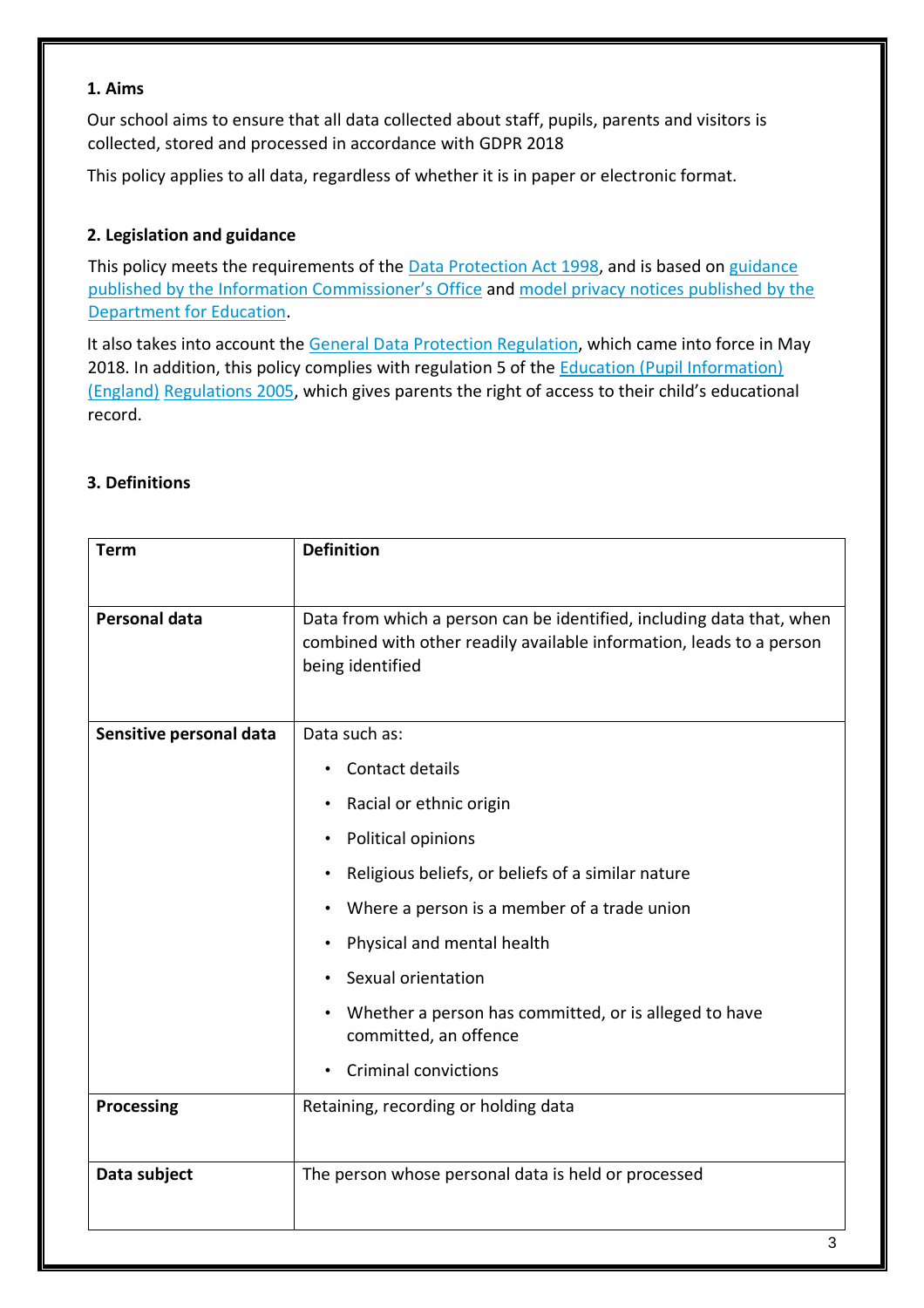| Data controller | A person or organisation that determines the purposes for which, and<br>the manner in which, personal data is processed |  |
|-----------------|-------------------------------------------------------------------------------------------------------------------------|--|
| Data processor  | A person, other than an employee of the data controller, who<br>processes the data on behalf of the data controller     |  |

### <span id="page-3-0"></span>**4. The data controller**

Our school processes personal information relating to pupils, staff and visitors, and, therefore, is a data controller. Our school delegates the responsibility of data controller to the Headteacher. The school is registered as a data controller with the Information Commissioner's Office and renews this registration annually. The DPO (Data Protection Officer) is Mark Roberts (Governor) and our CPO (Chief Protection Officer) is the School Administrator.

### <span id="page-3-1"></span>**5. Data protection principles**

- Data shall be processed fairly and lawfully
- Personal data shall be obtained only for one or more specified and lawful purposes
- Personal data shall be relevant and not excessive in relation to the purpose(s) for which it is processed
- Personal data shall be accurate and, where necessary, kept up to date
- Personal data shall not be kept for longer than is necessary for the purpose(s) for which it is processed
- Personal data shall be processed in accordance with the rights of data subjects under GDPR
- Appropriate technical and organisational measures shall be taken against unauthorised or unlawful processing of personal data, and against accidental loss or destruction of, or damage to, personal data
- Personal data shall not be transferred to a country or territory outside the European Economic Area unless the country or territory ensures an adequate level of protection for the rights and freedoms of data in relation to the processing of personal data.

#### <span id="page-3-2"></span>**6. Roles and responsibilities**

The Governing Board has overall responsibility for ensuring that the school complies with its obligations under GDPR.

Day-to-day responsibilities rest with the Headteacher, or the Acting Headteacher/Assistant Headteacher in the Headteacher's absence. The Headteacher will ensure that all staff are aware of their data protection obligations, and oversee any queries related to the storing or processing of personal data.

Staff are responsible for ensuring that they collect and store any personal data in accordance with this policy. Staff must also inform the school of any changes to their personal data, such as a change of address.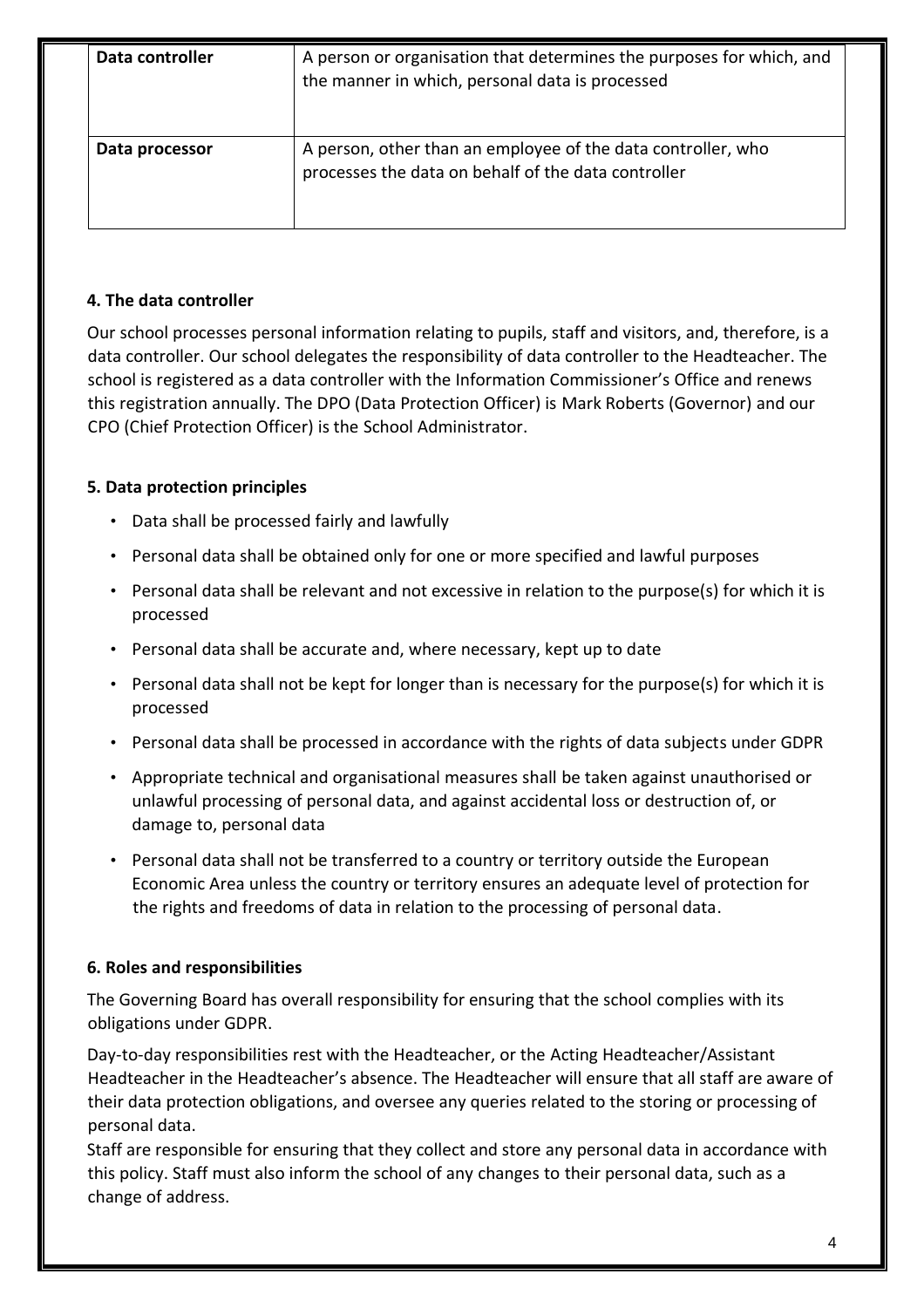### <span id="page-4-0"></span>**7. Privacy/fair processing notice**

#### **7.1 Pupils and parents**

We hold personal data about pupils to support teaching and learning, to provide pastoral care and to assess how the school is performing. We may also receive data about pupils from other organisations including, but not limited to, other schools, local authorities and the Department for Education.

This data includes, but is not restricted to:

- Contact details
- Results of internal assessment and externally set tests
- Data on pupil characteristics, such as ethnic group or special educational needs
- Exclusion information
- Details of any medical conditions

We will only retain the data we collect for as long as is necessary to satisfy the purpose for which it has been collected.

We will not share information about pupils with anyone without consent unless the law and our policies allow us to do so. Individuals who wish to receive a copy of the information that we hold about them/their child should refer to sections 8 and 9 of this policy.

We are required, by law, to pass certain information about pupils to specified external bodies, such as our local authority and the Department for Education, so that they are able to meet their statutory obligations.

### **7.2 Staff**

We process data relating to those we employ to work at, or otherwise engage to work at, our school. The purpose of processing this data is to assist in the running of the school, including to:

- Enable individuals to be paid
- Facilitate safe recruitment
- Support the effective performance management of staff
- Improve the management of workforce data across the sector
- Inform our recruitment and retention policies
- Allow better financial modelling and planning
- Enable ethnicity and disability monitoring
- Support the work of the School Teachers' Review Body.

Staff personal data includes, but is not limited to, information such as:

- Contact details
- National Insurance numbers
- Salary information
- Qualifications
- Absence data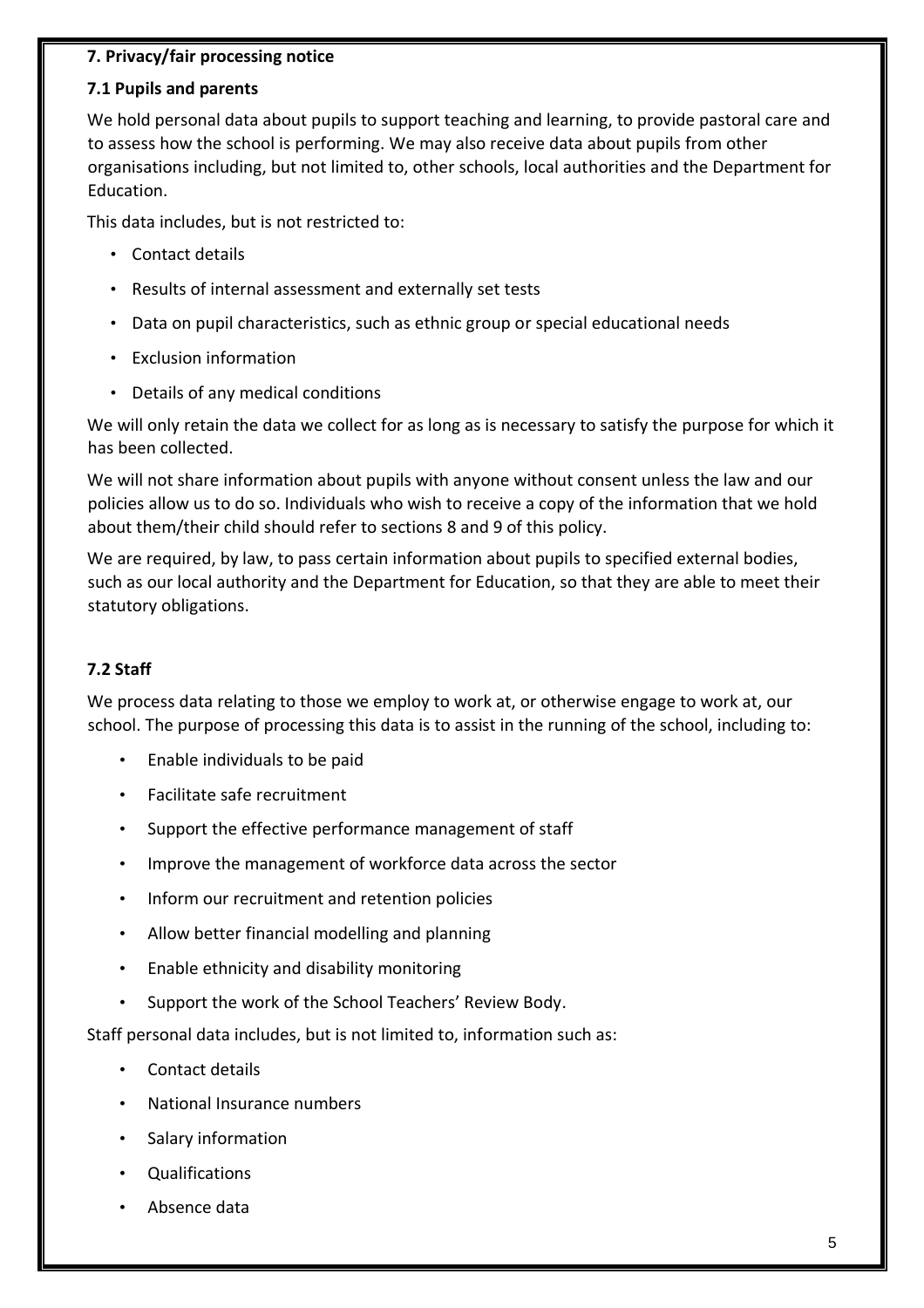- Personal characteristics, including ethnic groups
- Medical information
- Outcomes of any disciplinary procedures.

We will only retain the data we collect for as long as is necessary to satisfy the purpose for which it has been collected.

We will not share information about staff with third parties without consent unless the law allows us to.

We are required, by law, to pass certain information about staff to specified external bodies, such as our local authority and the Department for Education, so that they are able to meet their statutory obligations.

Any staff member wishing to see a copy of information about them that the school holds should contact the School Administrator.

### <span id="page-5-0"></span>**8. Subject access requests**

Under GDPR, pupils have a right to request access to information the school holds about them. This is known as a subject access request.

Subject access requests may be submitting in writing or verbally and can be sent either to the Data Protection Officer, a member of staff or a Governor. To enable the request to be accurately responded to, the applicant should be encouraged to make the request in writing and to set out:

- Name of individual
- Name of School
- Correspondence address
- Contact number and email address
- Details of the information requested.

The school will not reveal the following information in response to subject access requests:

- Information that might cause serious harm to the physical or mental health of the pupil or another individual
- Information that would reveal that the child is at risk of abuse, where disclosure of that information would not be in the child's best interests
- Information contained in adoption and parental order records
- Certain information given to a court in proceedings concerning the child.

Subject access requests for all or part of the pupil's educational record will be provided within 15 school days. This information has to be provided free of charge.

### <span id="page-5-1"></span>**9. Parental requests to see the educational record**

Parents have the right of access to their child's educational record, free of charge, within 15 school days of a request.

Personal data about a child belongs to that child and not the child's parents. This is the case even where a child is too young to understand the implications of subject access rights.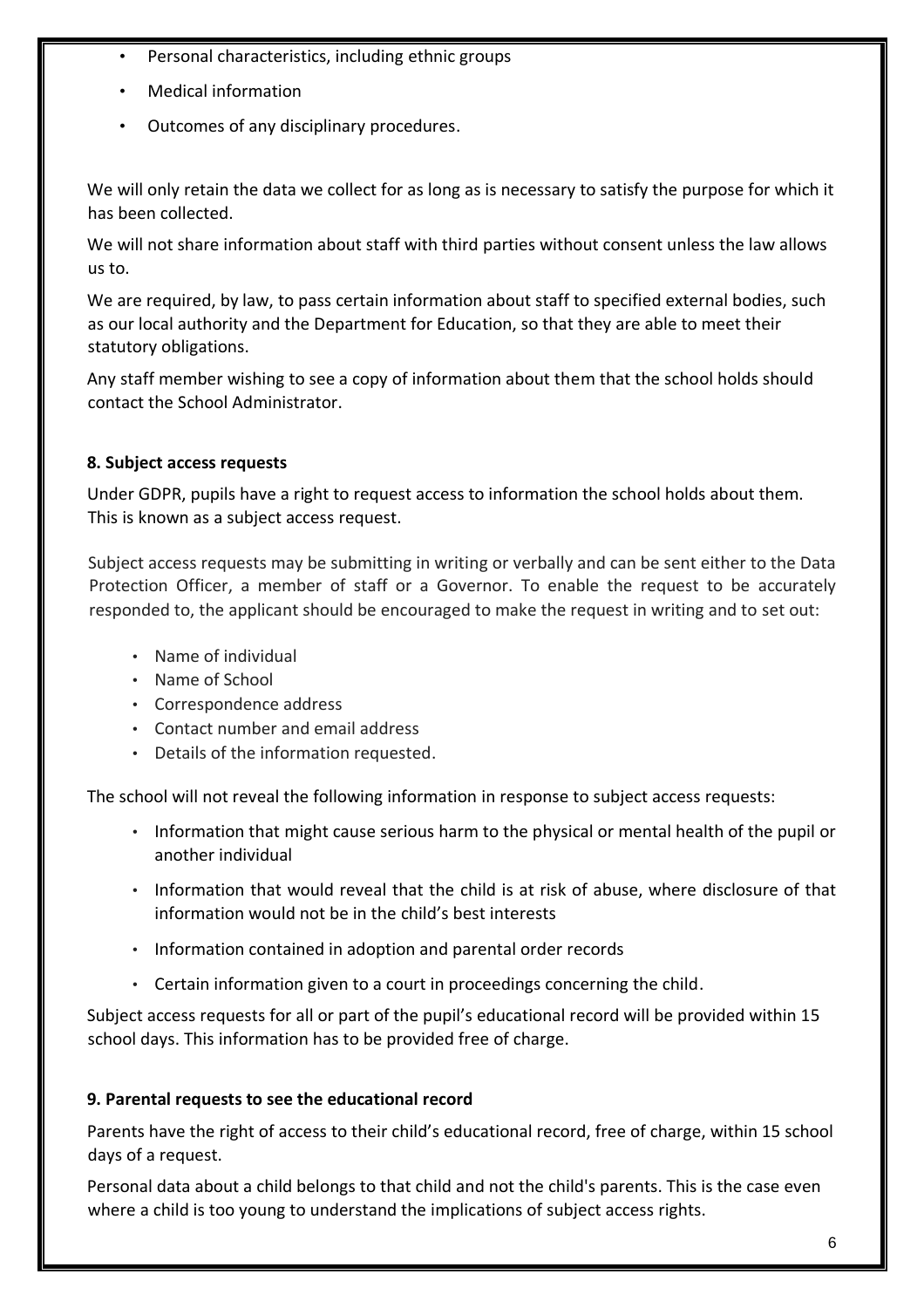For a parent to make a subject access request, the child must either be unable to understand their rights and the implications of a subject access request, or have given their consent.

The Information Commissioner's Office, the organisation that upholds information rights, generally regards children aged 12 and above as mature enough to understand their rights and the implications of a subject access request. Therefore, most subject access requests from parents of pupils at our school may be granted without the express permission of the pupil.

### <span id="page-6-0"></span>**10. Storage of records**

Paper-based records and portable electronic devices, such as laptops and hard drives that contain personal information are kept securely when not in use

Papers containing confidential personal information should not be left on office and classroom desks, on staffroom tables or pinned to noticeboards where there is general access.

Staff should ensure clear desks when working, lock screen when leaving computer and ensure no one is overseeing work on computers.

Where personal information needs to be taken off site (in paper or electronic form), staff must adhere to the risk assessment advice and never leave any data in cars or unsupervised.

Passwords that are at least 8 characters long containing letters and numbers are used to access school computers, laptops and other electronic devices. Staff and pupils are reminded to change their passwords at regular intervals

Staff, pupils or governors who store personal information on their personal devices are expected to follow the same security procedures for school-owned equipment

#### <span id="page-6-1"></span>**11. Disposal of records**

Personal information that is no longer needed, or has become inaccurate or out of date, is disposed of securely.

For example, we will shred or incinerate paper-based records, and override electronic files. We may also use an outside company to safely dispose of electronic records.

### <span id="page-6-2"></span>**12. Training**

Our staff and governors are provided with data protection training as part of their induction process.

Data protection will also form part of continuing professional development, where changes to legislation or the school's processes make it necessary.

### **13. Monitoring arrangements**

If there is a breach of this data policy and data is compromised then this has to be reported to Mark Roberts (our DPO) via [office@himbleton.worcestershire.sch.uk](mailto:office@himbleton.worcestershire.sch.uk) within 72 hours. Staff members should inform the Headteacher and the School Administrator (as soon as they are aware of the breach.)

The Headteacher is responsible for monitoring and reviewing this policy.

The Headteacher checks that the school complies with this policy by, among other things, reviewing school records termly.

This document will be reviewed annually.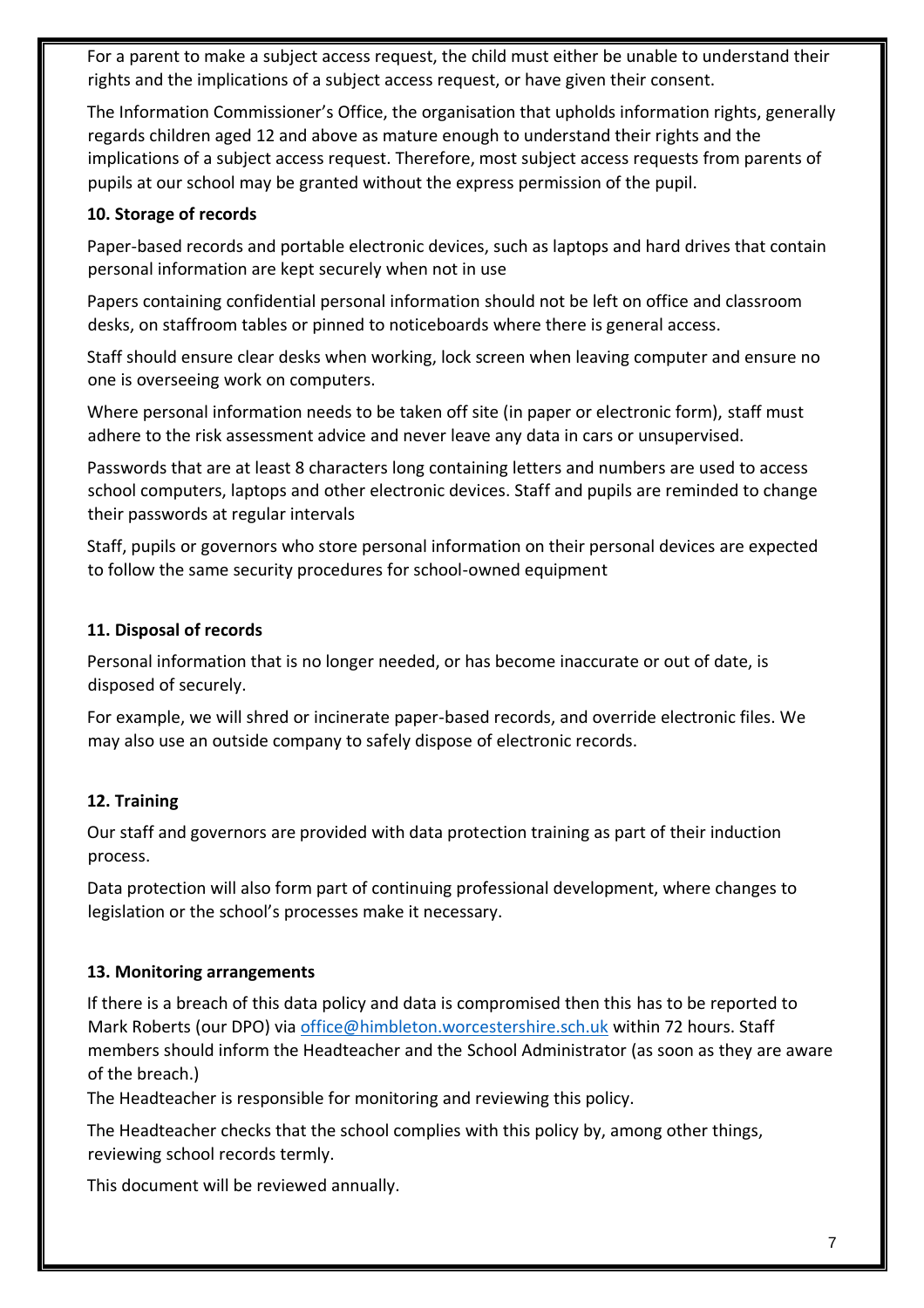#### **Himbleton CE Primary School and Nursery**

# **Personal Data Security Breach – Incident Reporting Form (Appendix to Data Protection Policy)**

This form should be used to provide information to the Data Protection Officer when there has been a *serious* breach and consideration needs to be given to whether the breach should be reported to the ICO.

The aim of the form is to gather detailed information in order to understand the gravity of the breach, including its impact and what must be done to reduce the risk to personal data and the individuals concerned.

It is imperative that as much information as possible is provided.

The information will be used to review policies and procedures and assess whether changes are required.

Breach log no: \_\_\_\_\_\_\_\_\_\_\_\_\_\_\_\_\_\_\_\_

Breach log reference:

**1. Details of the breach** 

Date and Time of the Incident

Number and description of individuals whose data is affected (e.g. 3 year 10 pupils)

Department (if relevant)

Nature of the breach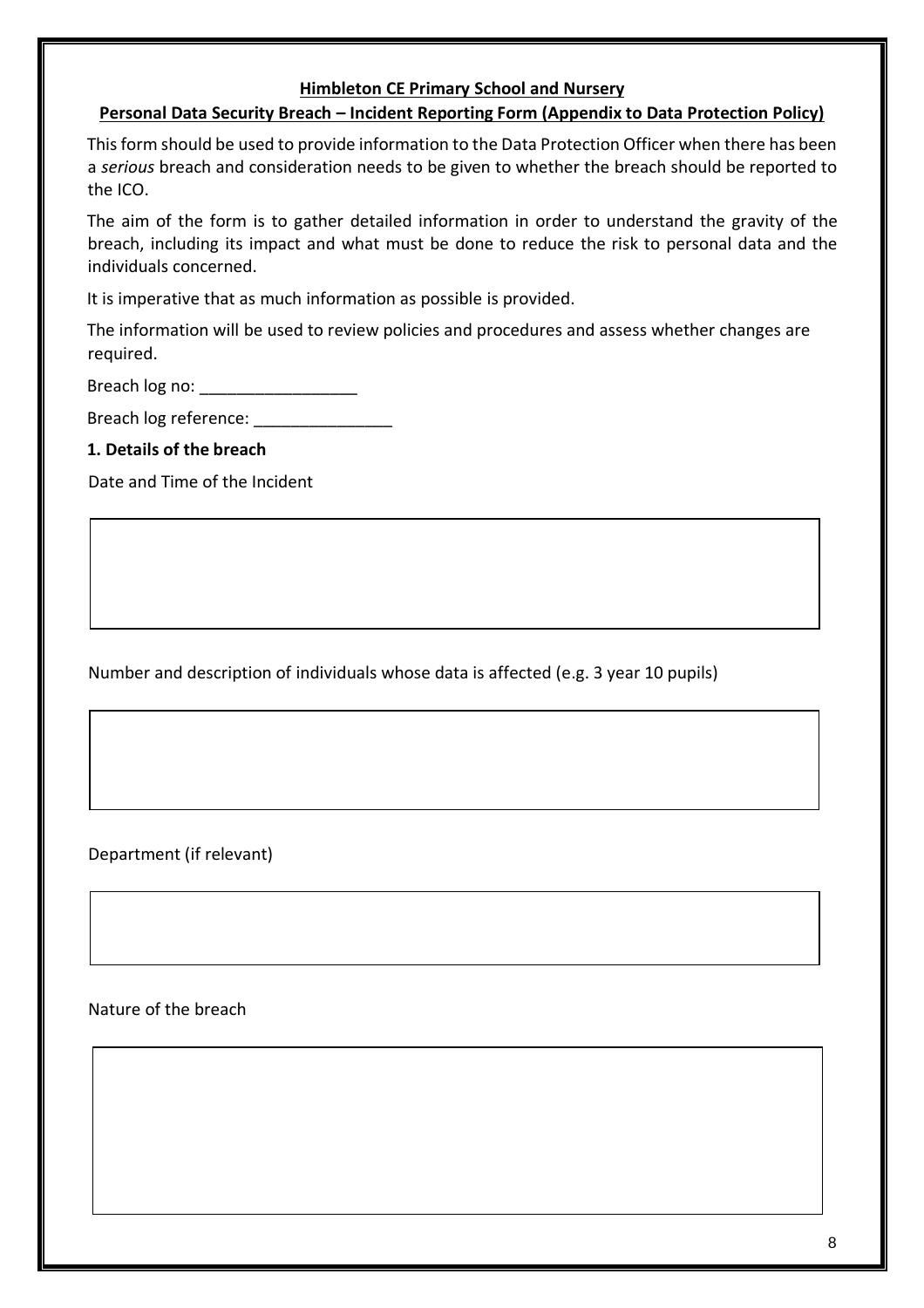Description of how breach occurred

## **2. Reporting**

When the breach was reported to you?

How did you become aware of the breach?

# **3. Personal Data**

Full description of personal data involved (without identifying individuals)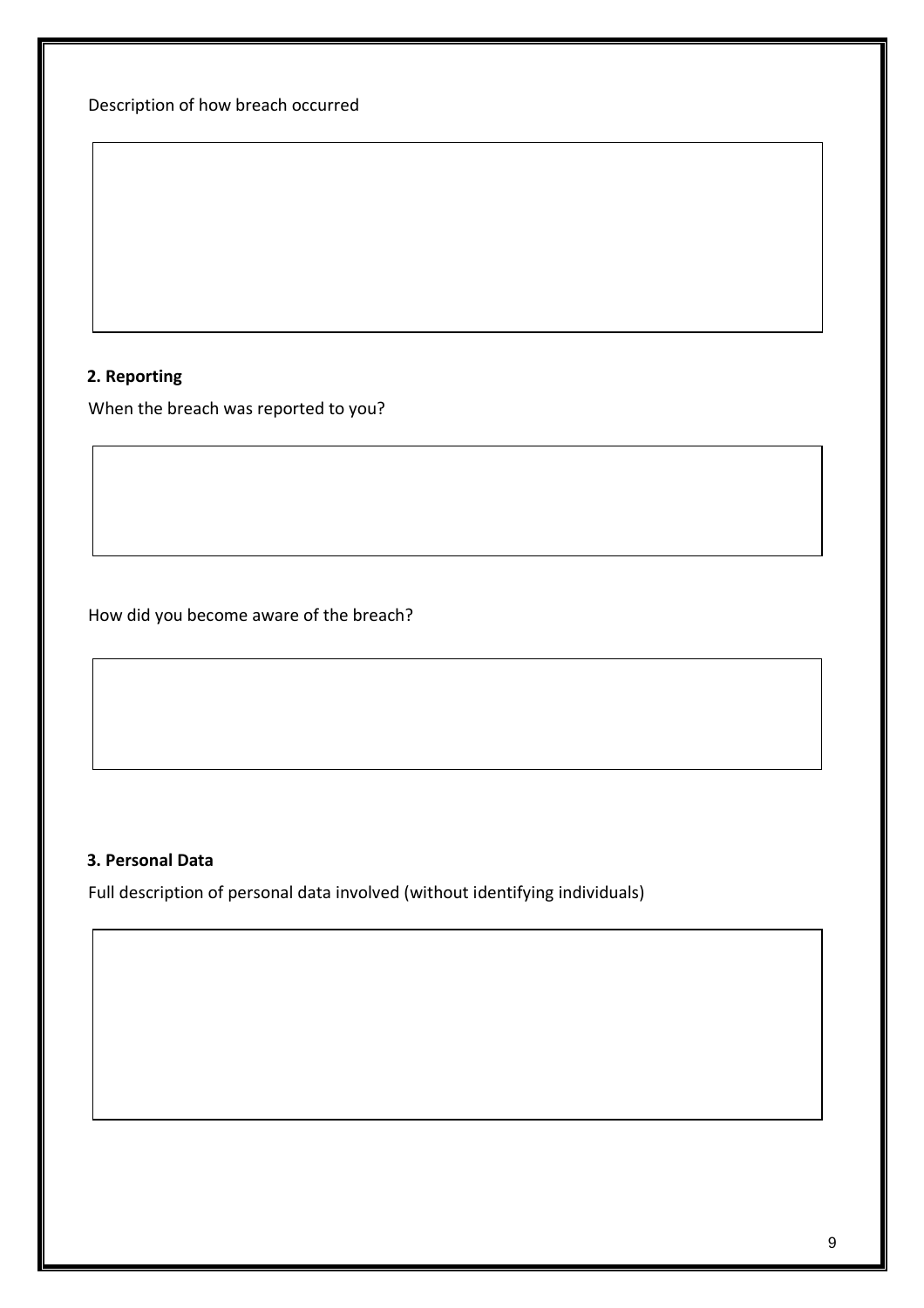Have all of the affected individuals been informed of the breach?

If not, why?

Has the personal data in this incident been inappropriately processed or further disclosed?

#### **4. Consequence of the breach**

Describe the risk of harm to individuals as a result of this breach

Is there a risk of identity fraud as a result of this breach?

Has a formal complaint been received from any of the individuals affected by the breach? If yes, please provide details.